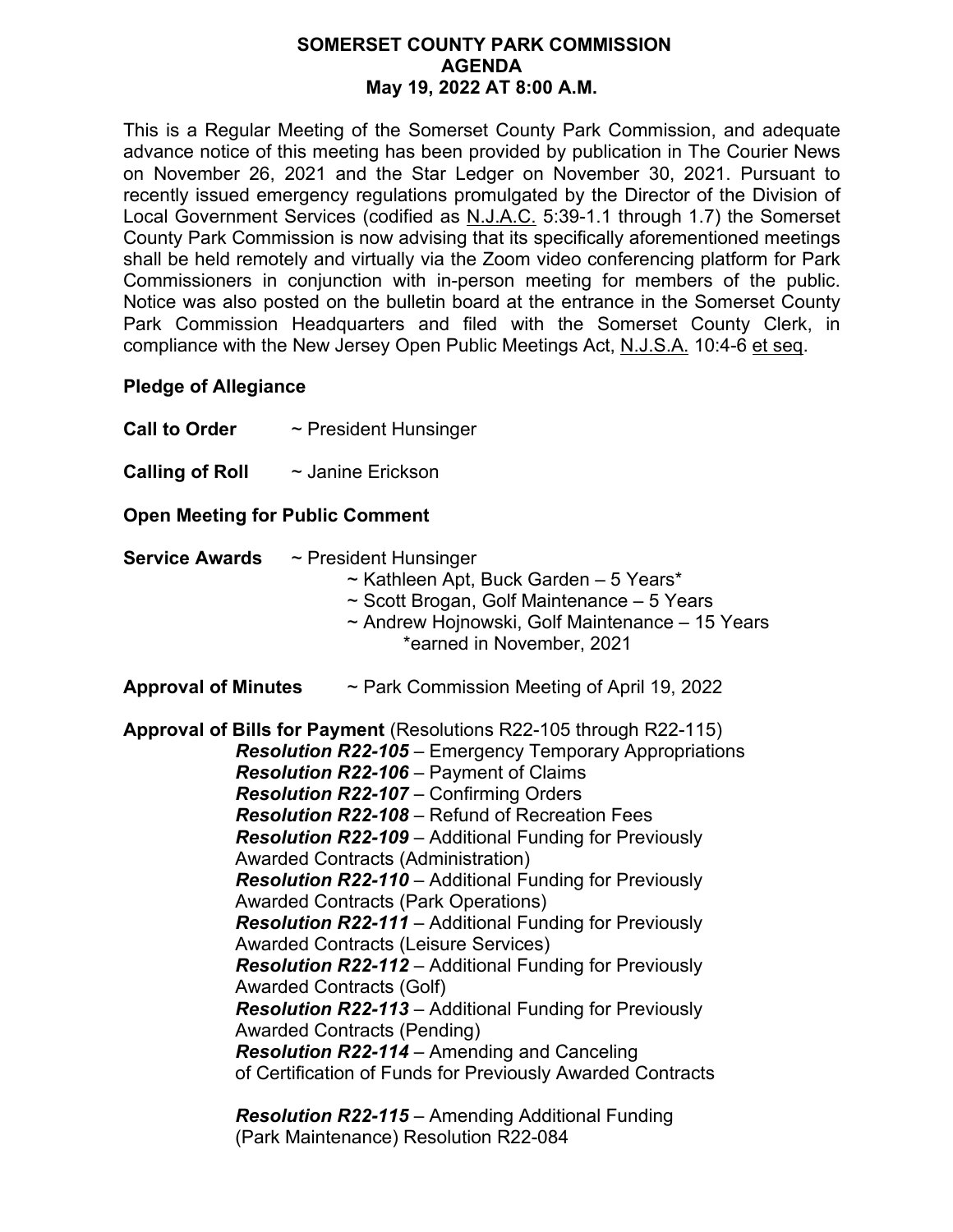| <b>Report of Director</b> | $\sim$ Director Soriano |
|---------------------------|-------------------------|
|---------------------------|-------------------------|

**Correspondence** ~ Director Soriano

**Consent Agenda** (Resolutions R22-116 through R22-124)

 *Resolution R22-116* – Authorizing Revisions to the Commission's Employment Grade Structure and Salary Ranges - VOIDED *Resolution R22-117* – Amending Seasonal and Part-Time Rates *Resolution R22-118* – Adopting Revisions to the Definitions Section of the Park Commission Human Resources Manual *Resolution R22-119* – Authorizing License Agreement Extension for Rutgers Cooperative Extension Master **Gardeners**  *Resolution R22-120* – Awarding Second Year of a Five-Year Contract for Coin Operated Optical Viewers *Resolution R22-121* – Authorizing use of ESCNJ Contract For the Purchase of Athletic Equipment and Supplies *Resolution R22-122* – Awarding the Third Year of a Four-Year Contract with One (1) One-Year Option to Extend for Golf Car Rentals *Resolution R22-123* – Authorizing the Use of State Contract For the Purchase of Data Communications Products and Services (SHI) *Resolution R22-124* – Authorizing the Use of State Contract For the Purchase of Data Communications Products and Services (Eplus)

## **Committee Reports**

| Finance/Business Admin.                              | $\sim$ Commissioner Caliguire |
|------------------------------------------------------|-------------------------------|
| <b>Human Resources</b>                               | $\sim$ Commissioner Jordan    |
| Leisure Services                                     | $\sim$ Commissioner Foelsch   |
| <b>Golf Management</b>                               | $\sim$ Commissioner McCallen  |
| Information Management                               | $\sim$ Commissioner Kempe     |
| <b>Visitor Services</b>                              | ~ Commissioner Kempe          |
| <b>Property Management</b>                           | $\sim$ Commissioner Haines    |
| Planning/Land Acquisition $\sim$ Commissioner Haines |                               |

Capital Facilities, ~ Commissioner McCallen Construction & Engineering

Park Maintenance  $\sim$  Commissioner Foelsch & Horticulture